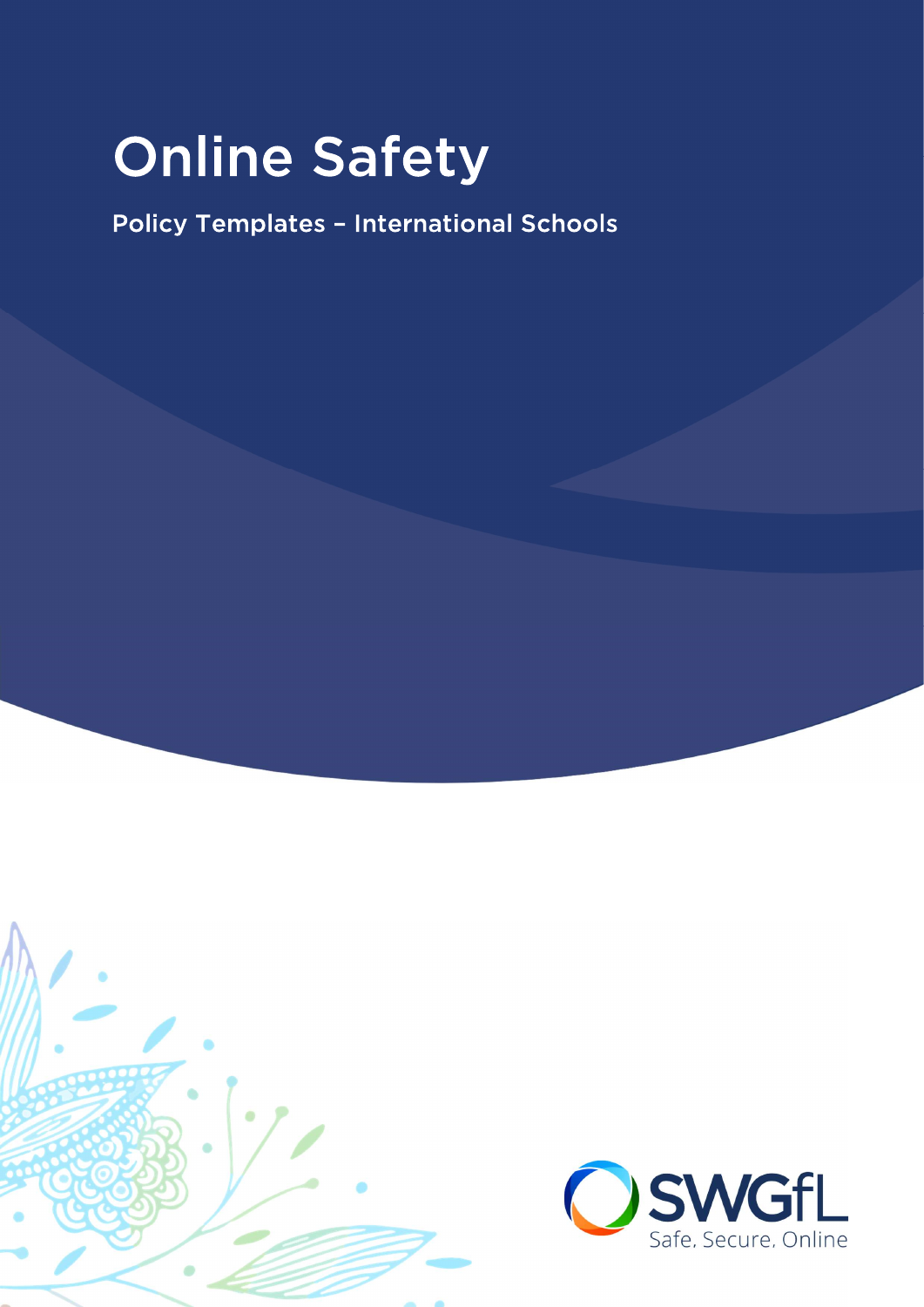

### **Contents**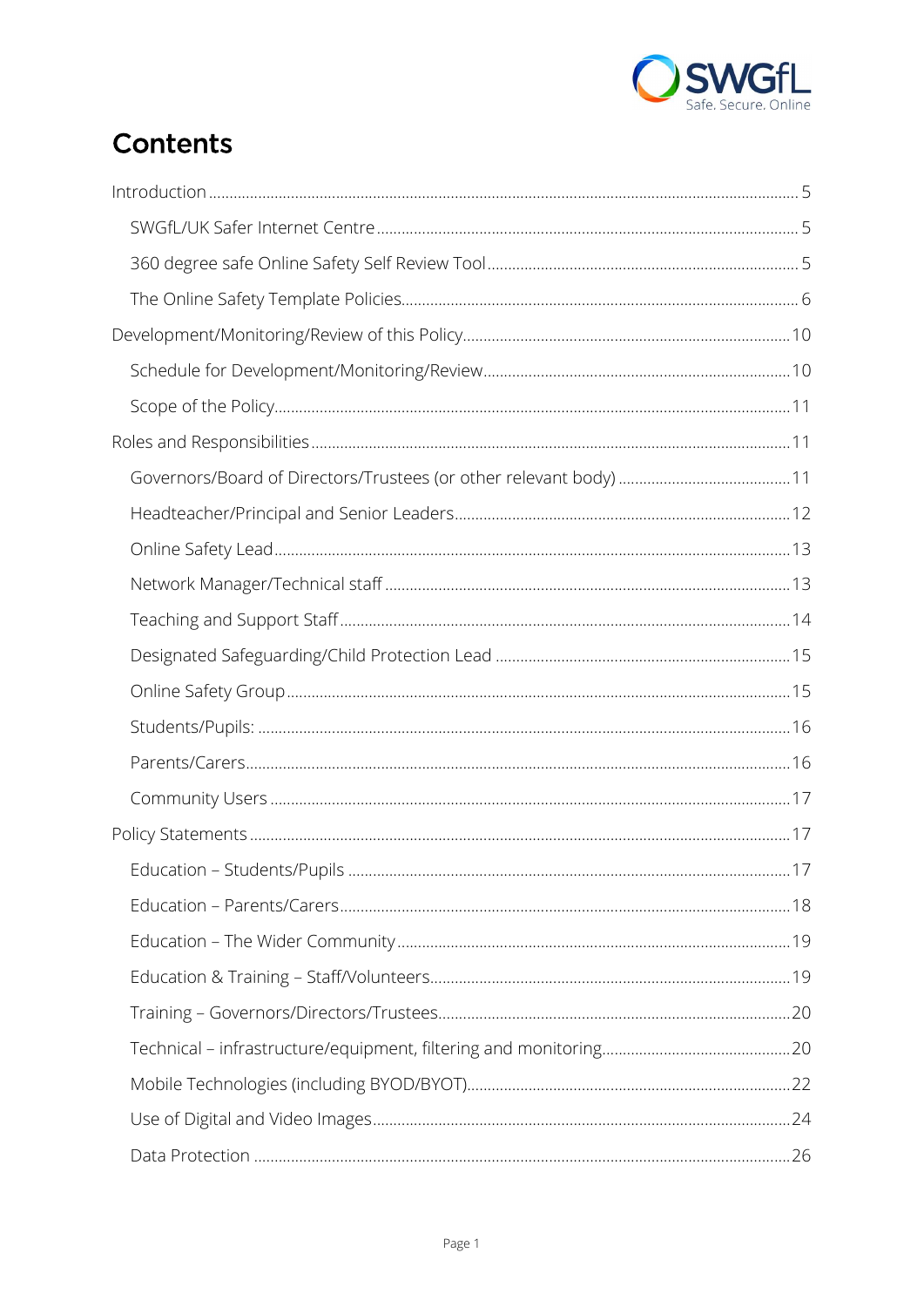

| Student/Pupil Acceptable Use Agreement Template - for older students/pupils44 |  |
|-------------------------------------------------------------------------------|--|
|                                                                               |  |
|                                                                               |  |
|                                                                               |  |
| Student/Pupil Acceptable Use Policy Agreement Template For Younger Pupils     |  |
|                                                                               |  |
|                                                                               |  |
|                                                                               |  |
|                                                                               |  |
|                                                                               |  |
|                                                                               |  |
|                                                                               |  |
|                                                                               |  |
|                                                                               |  |
|                                                                               |  |
|                                                                               |  |
|                                                                               |  |
|                                                                               |  |
|                                                                               |  |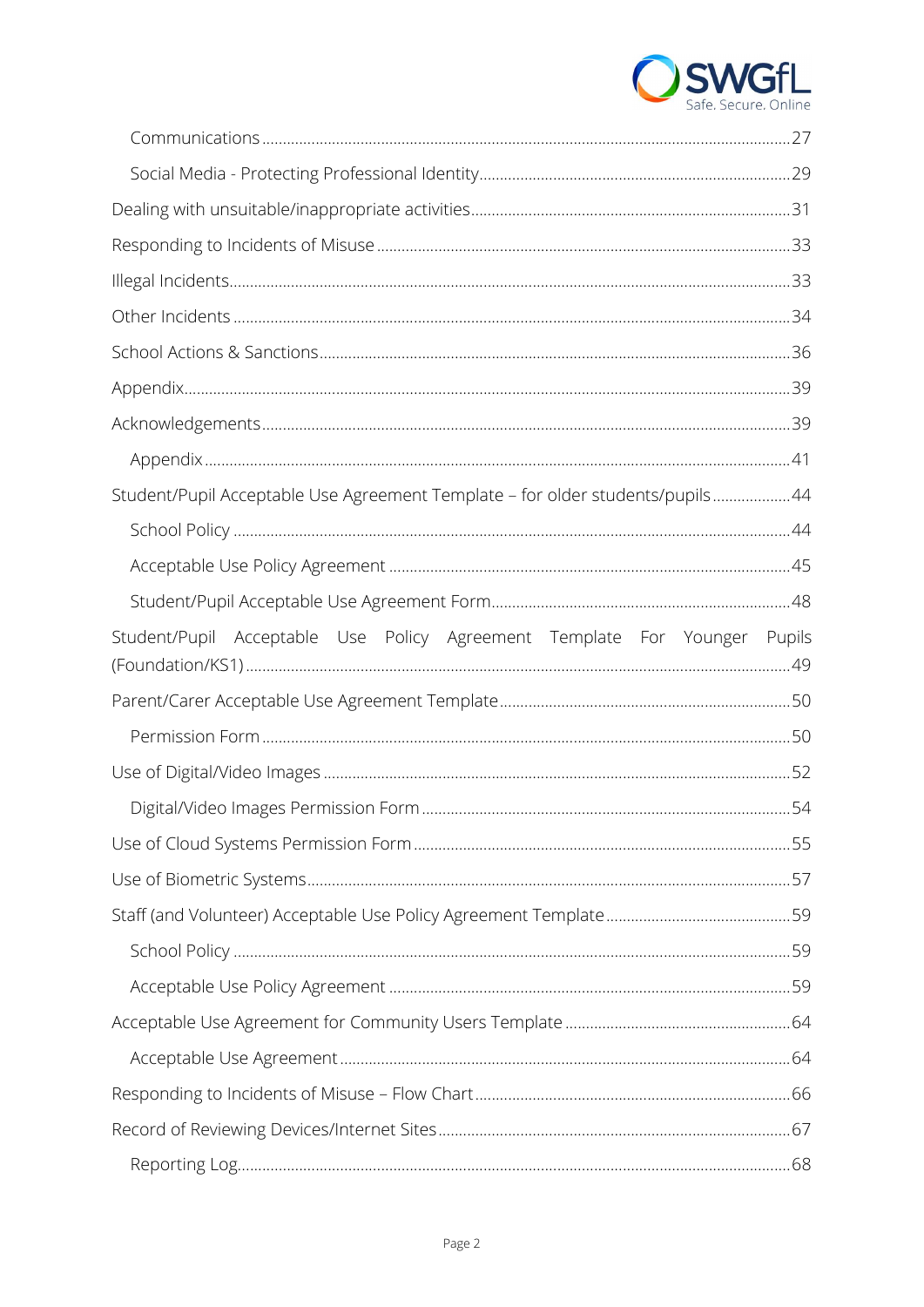

| School Technical Security Policy Template (including filtering and passwords) 70 |     |
|----------------------------------------------------------------------------------|-----|
|                                                                                  |     |
|                                                                                  |     |
|                                                                                  |     |
|                                                                                  |     |
|                                                                                  |     |
|                                                                                  |     |
|                                                                                  |     |
|                                                                                  |     |
|                                                                                  |     |
|                                                                                  |     |
|                                                                                  |     |
|                                                                                  |     |
|                                                                                  |     |
|                                                                                  |     |
|                                                                                  |     |
|                                                                                  |     |
|                                                                                  |     |
| School Personal Data Handling                                                    | .82 |
|                                                                                  |     |
|                                                                                  |     |
|                                                                                  |     |
|                                                                                  |     |
|                                                                                  |     |
|                                                                                  |     |
|                                                                                  |     |
|                                                                                  |     |
|                                                                                  |     |
|                                                                                  |     |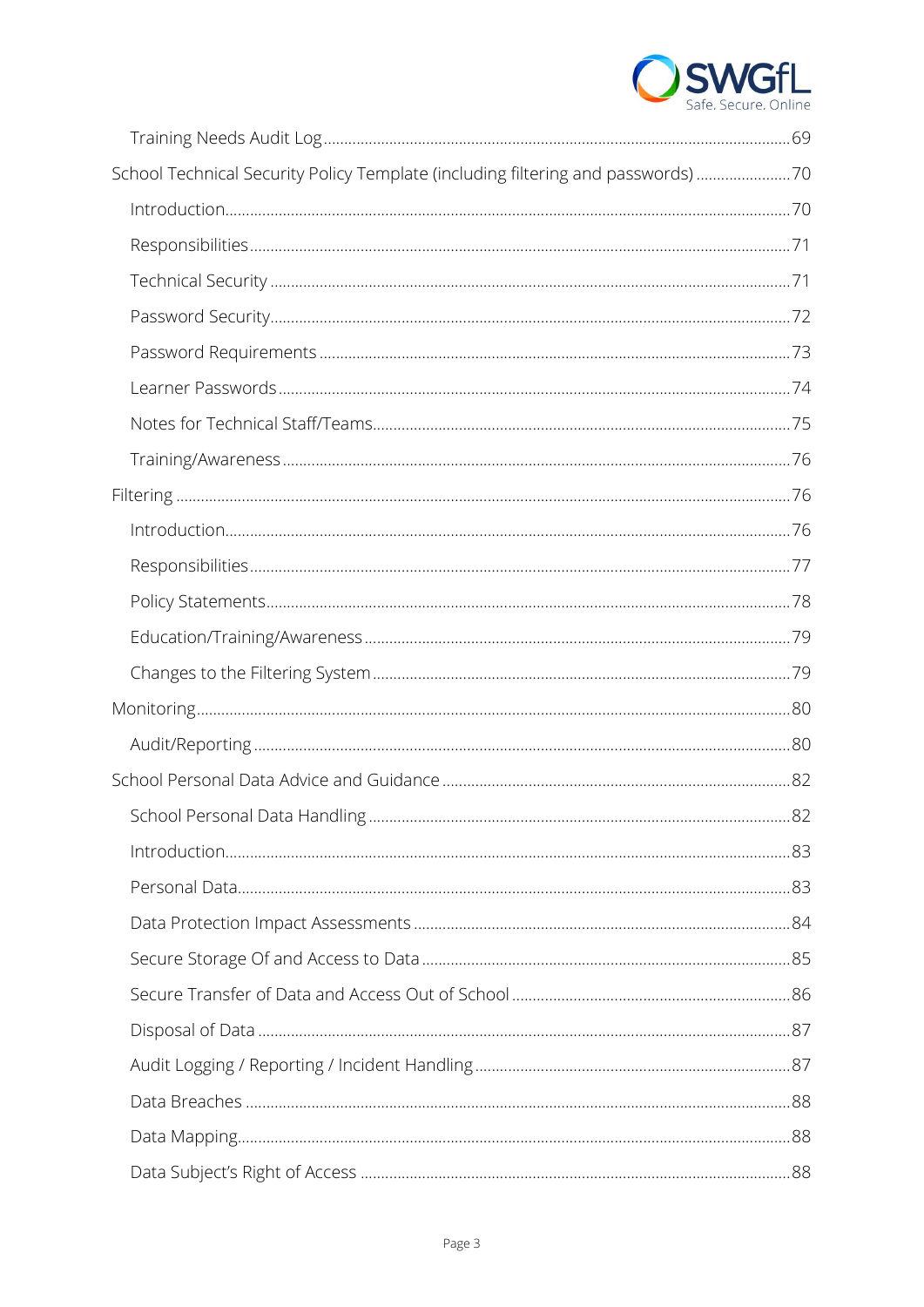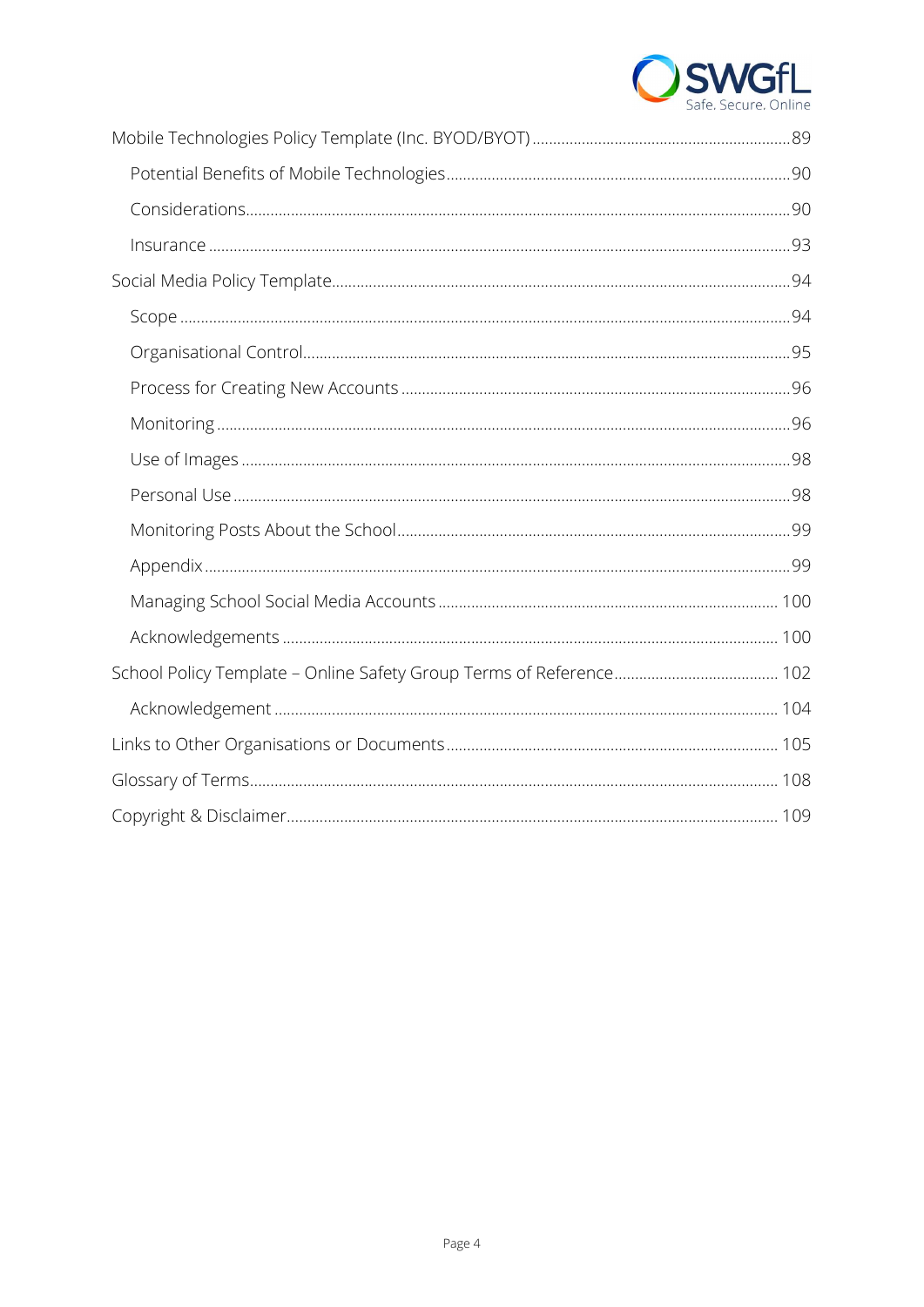

## **Introduction**

#### **SWGfL/UK Safer Internet Centre**

SWGfL is an educational charity with an international reputation for supporting schools with online safety. SWGfL is a founding member of UKCIS (UK Council for Internet Safety). It has contributed to conferences across the world and has worked with government, agencies and schools in many countries. More information about its wide-ranging online safety services for schools can be found on the SWGfL website – swgfl.org.uk

SWGfL, along with partners Childnet and IWF, launched the UK Safer Internet Centre (UKSIC) in January 2011 as part of the European Commission's Safer Internet Programme. The Safer Internet Centre is, for example, responsible for the organisation of Safer Internet Day each February. More information about UKSIC services and resources can be found on the website: www.saferinternet.org.uk.

SWGfL specialists have been appointed as experts to the United Nations ITU, Council of Europe and European Commission, advising Governments and agencies with online child protection. SWGfL sits on a number of the major social media and online provider global safety panels, advising on policy and process.

#### 360 degree safe Online Safety Self Review Tool

360 degree safe is an online, interactive self-review tool which allows schools to review their online safety policy and practice. It is available, free of charge to schools - with over 13,000 registrations, since its introduction in 2009. You can register at 360safe.org.uk.

International Schools outside the UK are welcome to use 360 degree safe and should carry out a manual registration by entering a UK format postcode (you can use AB12AB) and when it says there is no school at that postcode, you can enter your own school's details.

Schools choose one of 5 level statements in each of the 21 aspects. The tool provides an "improvement action" describing how the school might move from that level to the next. Users can immediately compare their levels to the average levels of all the schools using the tool and to the Online Safety Mark benchmark levels. There is a range of reports that they can use internally or with consultants.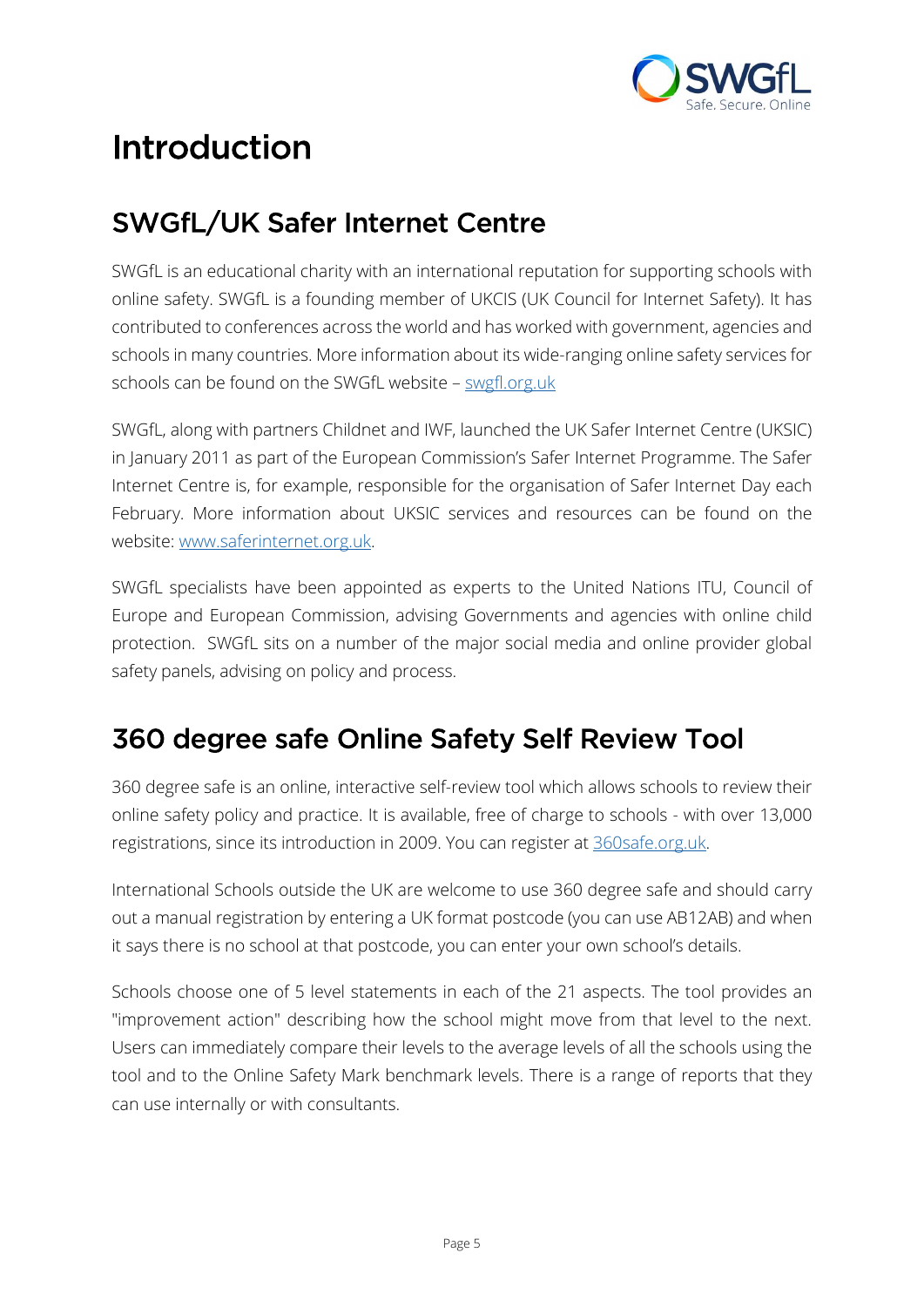

The tool suggests possible sources of evidence, provides additional resources/good practice guidance and collates the school's action plan for improvement. Sections of these policy templates can also be found in the links/resources sections in 360 degree safe.

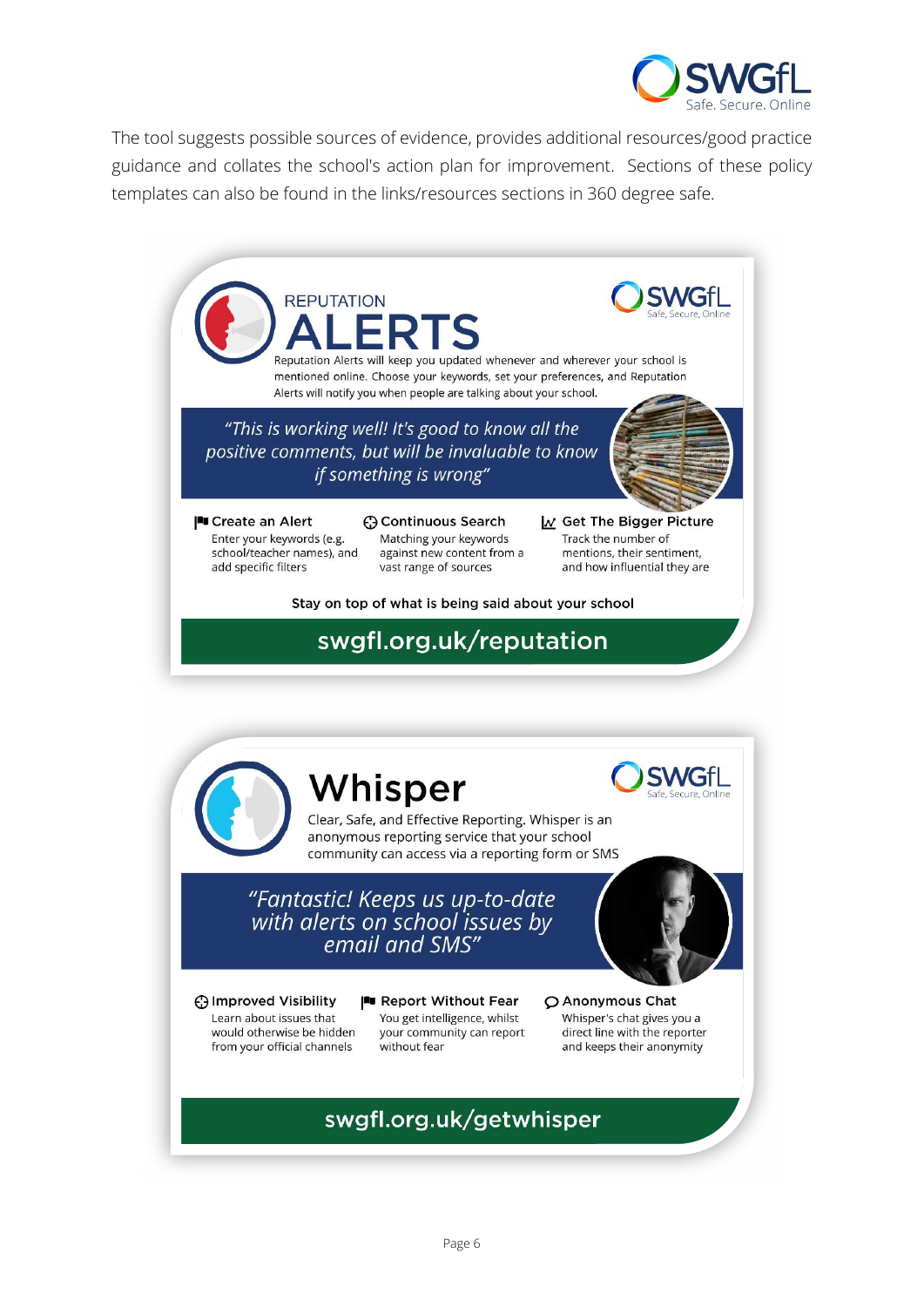

#### **The Online Safety Template Policies**

SWGfL first published its schools' online safety policy templates back in 2005 and have been refined and developed at least annually ever since. Following work with the British Council and various Ministries of Education, this version has been specially developed for International Schools and are intended to help International School leaders produce a suitable Online Safety Policy document which will consider all current and relevant issues, in a whole-school context, linking with other relevant policies, such as the child protection/safeguarding, behaviour and anti-bullying policies.

The requirement to ensure that children and young people are able to use the internet and related communications technologies appropriately and safely are addressed as part of the wider duty of care to which all who work in schools are bound. Schools should, through their Online Safety Policy, ensure that they meet their obligations to ensure that children and young people are safe and are protected from potential harm, both within and outside school. The policy will also form part of the schools' protection from legal challenges, relating to the use of digital technologies.

These template policies suggest policy statements which, in the view of SWGfL, would be essential in any school Online Safety Policy, based on good practice. In addition, there is a range of alternative statements that schools should consider and choose those that are most suitable, given their particular circumstances.

An effective school Online Safety Policy must be tailored to the needs of each school and an important part of the process will be the discussion and consultation which takes place during the writing or review of the policy. This will help ensure that the policy is owned and accepted by the whole school community.

Whilst this policy template set has been drafted for International Schools, they should take account of any local regulations to which they are subject when writing the policy and designing their practice.

It is suggested that consultation in the production of this policy should involve:

- Governors/Directors/Trustees/Owners (if applicable)
- Teaching Staff and Support Staff
- Students/pupils
- Parents
- Community users and any other relevant groups.